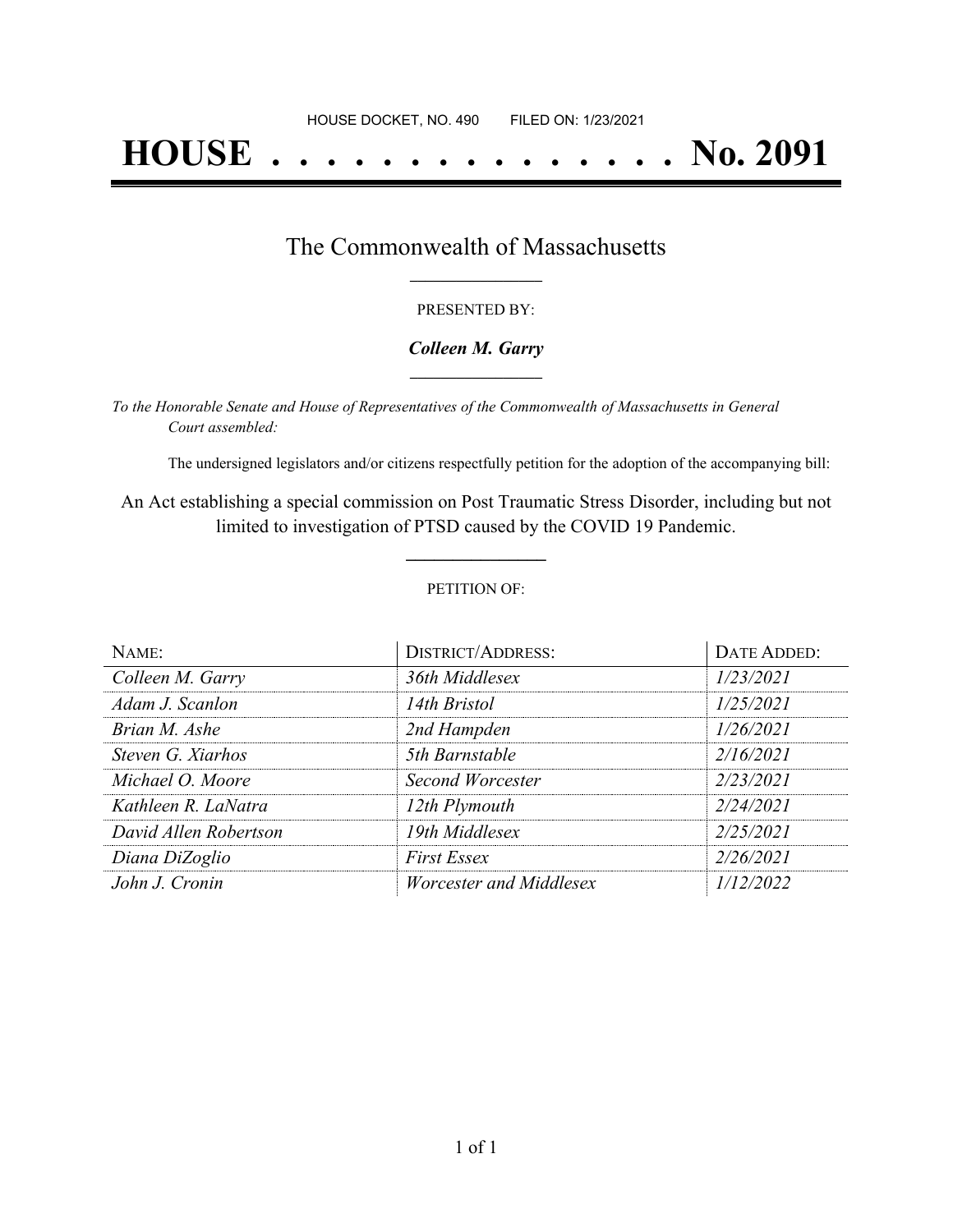## **HOUSE . . . . . . . . . . . . . . . No. 2091**

By Miss Garry of Dracut, a petition (accompanied by bill, House, No. 2091) of Colleen M. Garry and others establishing a commission on post traumatic stress disorder. Mental Health, Substance Use and Recovery.

### [SIMILAR MATTER FILED IN PREVIOUS SESSION SEE HOUSE, NO. *1714* OF 2019-2020.]

## The Commonwealth of Massachusetts

**In the One Hundred and Ninety-Second General Court (2021-2022) \_\_\_\_\_\_\_\_\_\_\_\_\_\_\_**

**\_\_\_\_\_\_\_\_\_\_\_\_\_\_\_**

An Act establishing a special commission on Post Traumatic Stress Disorder, including but not limited to investigation of PTSD caused by the COVID 19 Pandemic.

Be it enacted by the Senate and House of Representatives in General Court assembled, and by the authority *of the same, as follows:*

- 1 Chapter 6A of the General Laws is hereby amended by inserting after section 104, the
- 2 following section: --

3 Section 105. (a) Notwithstanding any general or special law to the contrary, the

4 Executive Office of Health and Human Services shall establish a Post-Traumatic Stress Disorder

5 Commission. The Special Commission shall consist of: the Secretary of the Executive Office of

6 Health and Human Services, or a designee, who shall serve as Chair; the Commissioner of the

- 7 Department of Mental Health, or a designee and 17 persons to be appointed by the Secretary of
- 8 the Executive Office of Health and Human Services: 2 of whom shall be experts in the field, 1
- 9 from Massachusetts General Hospital and 1 from Harvard University PTSD Research Laboratory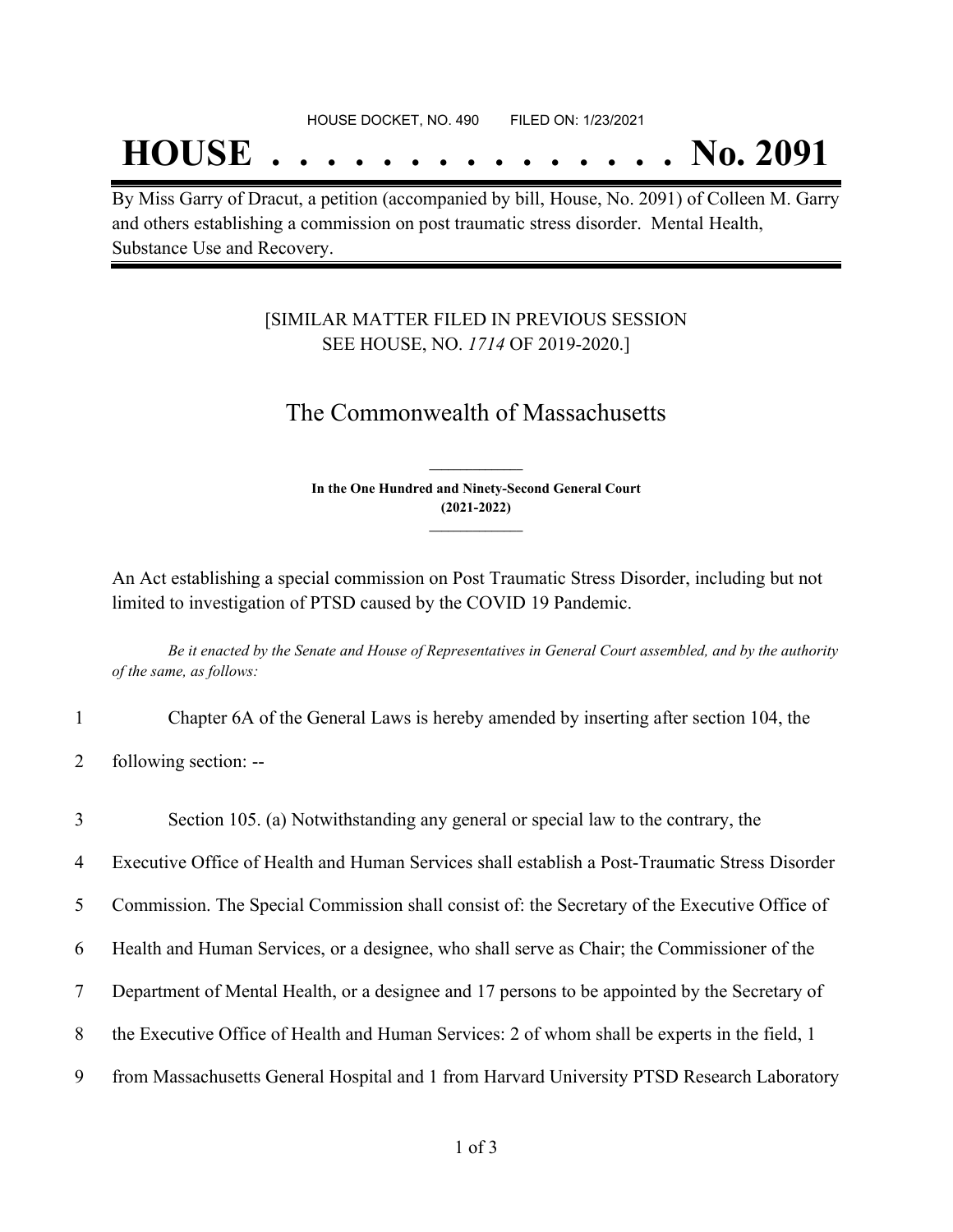in consultation with their relevant specialty chapters, 1 of whom shall be representative from the Secretary of Massachusetts Veterans' Affairs, 1 of whom shall be representative of the American Legion Department of Massachusetts, 1 of whom shall be a representative of the Veterans of Foreign Wars Department of Massachusetts, 1 of whom shall be a representative of the Federal Veterans Administration, 1 of whom shall be representative of the Department of Children and Families, 1 of whom shall be representative of Boston Children's Hospital, 1 of whom shall be representative of New England Police Benevolent Association, 1 of whom shall be representative of the Massachusetts Police Association, 1 of whom shall be representative of Jane Doe, Inc., 1 of whom shall be representative of the immigrant/refugee population, 1 of whom shall be a representative of Professional Fire Fighters of Massachusetts, 1 of whom shall be a representative of an Emergency Medical Services program, 1 from the Massachusetts Nurses Association and 2 of whom shall be representative of a research advocacy, or support organization primarily serving individuals with PTSD.

 (b) The Commission shall: (1) develop and annually update a summary of the advances made in research on and treatment and diagnosis of Post Traumatic Stress Disorder; (2) develop and annually update a summary of the advances made in access to care for individuals with a diagnosis Post Traumatic Stress Disorder; (3) monitor Post Traumatic Stress Disorder research services, and support activities across the commonwealth, including coordination of the commonwealth's activities and programs with respect to Post Traumatic Stress Disorder; (4) develop and annually update a comprehensive strategic plan to improve health outcomes for individuals with a diagnosis of Post Traumatic Stress Disorder including recommendations to (a) advance research on Post Traumatic Stress Disorder, (b) improve the treatment of Post Traumatic

of 3